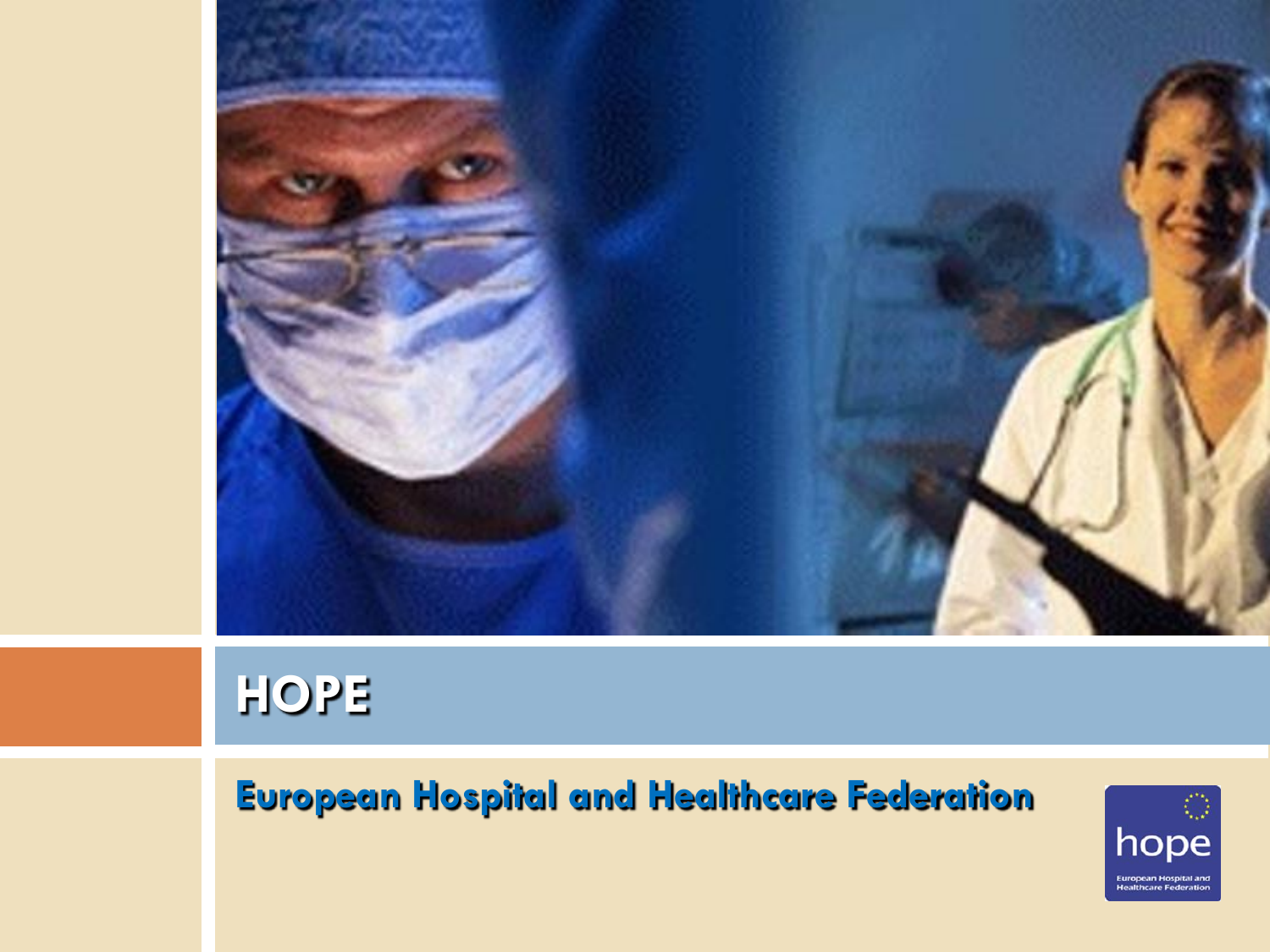## Membership Organization

- **Created in 1966 in Rome**
- **37 organizations: in the 28 EU Member States + Switzerland and Serbia**
- **Covering almost 80% of hospital activity in the EU and almost all the research developed in hospitals but not only hospitals…**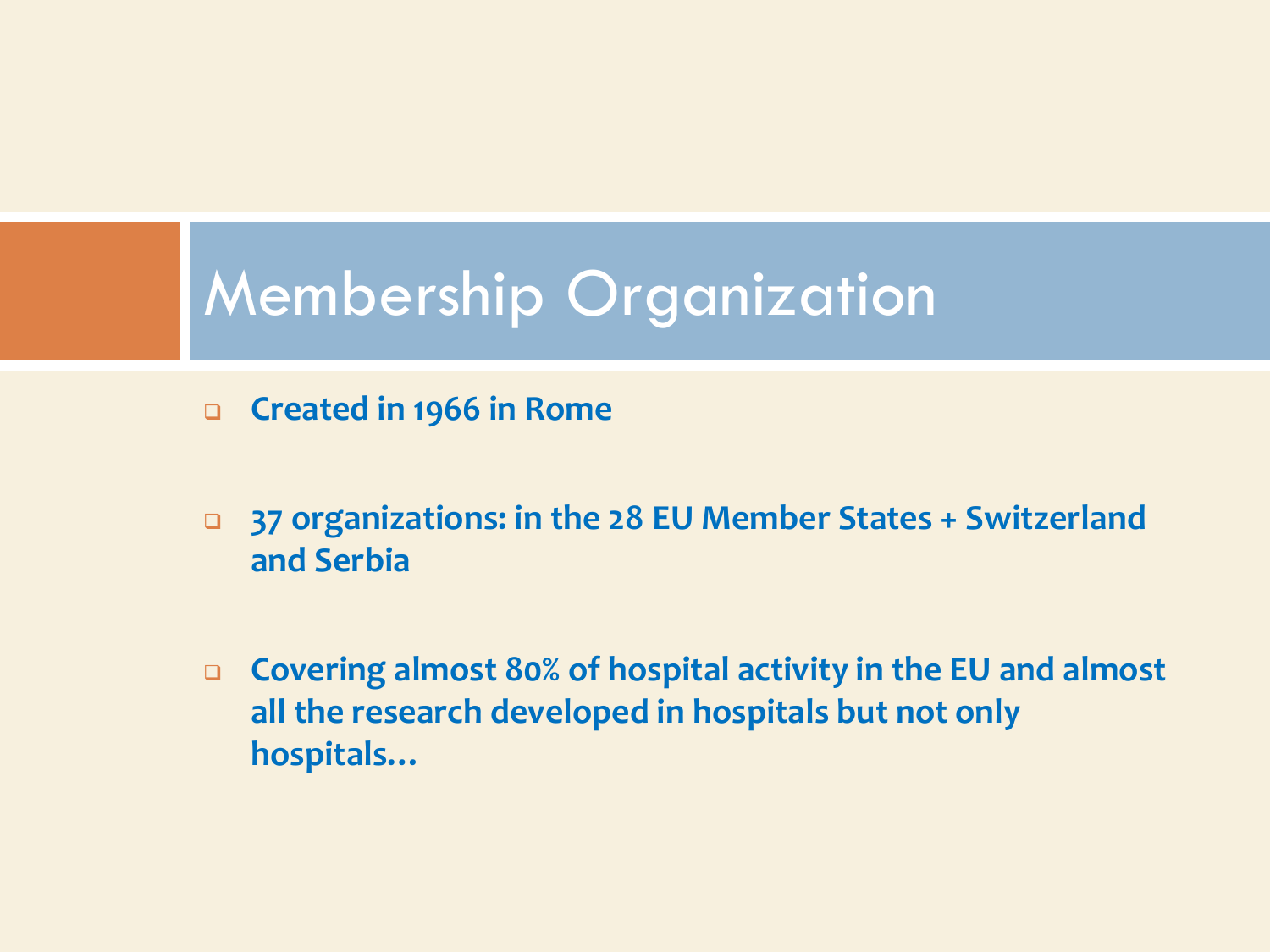### Main activities

### **Influence and Representation Knowledge** and Exchange

### *What:*

 EU has influence on hospitals and healthcare HOPE checks within its members the impact produced at the national level If relevant, an official position is presented

#### *How:*

Participation in public consultations

Direct contacts with Commission

Amendments

Partnerships and joint actions

Advisor in projects, boards and programmes

 Comparative studies (produced internally or in EU Projects) □ Publications, newsletter and website

- Exchange Programme for health
- professionals and Study Tours
- Conferences
- □ EU Projects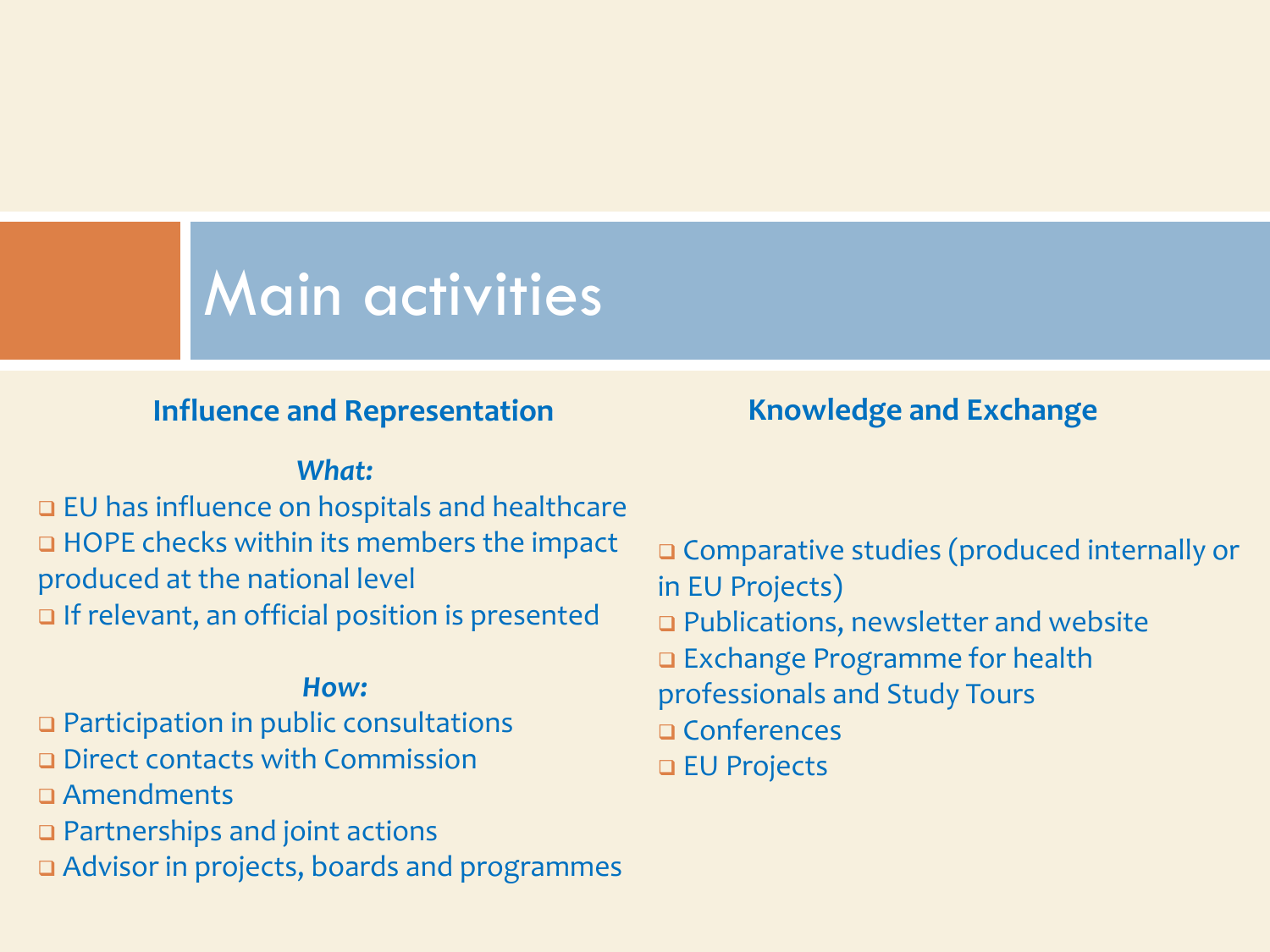### **Hospital Network for Care across Borders in Europe HoNCAB project**



*Support creation of pilot network of hospitals related to payment of care for cross border patients*

- Start: 1 September 2012
	- End: 29 February 2016
- Coordinator: Azienda Ospedaliera Universitaria Integrata of Verona

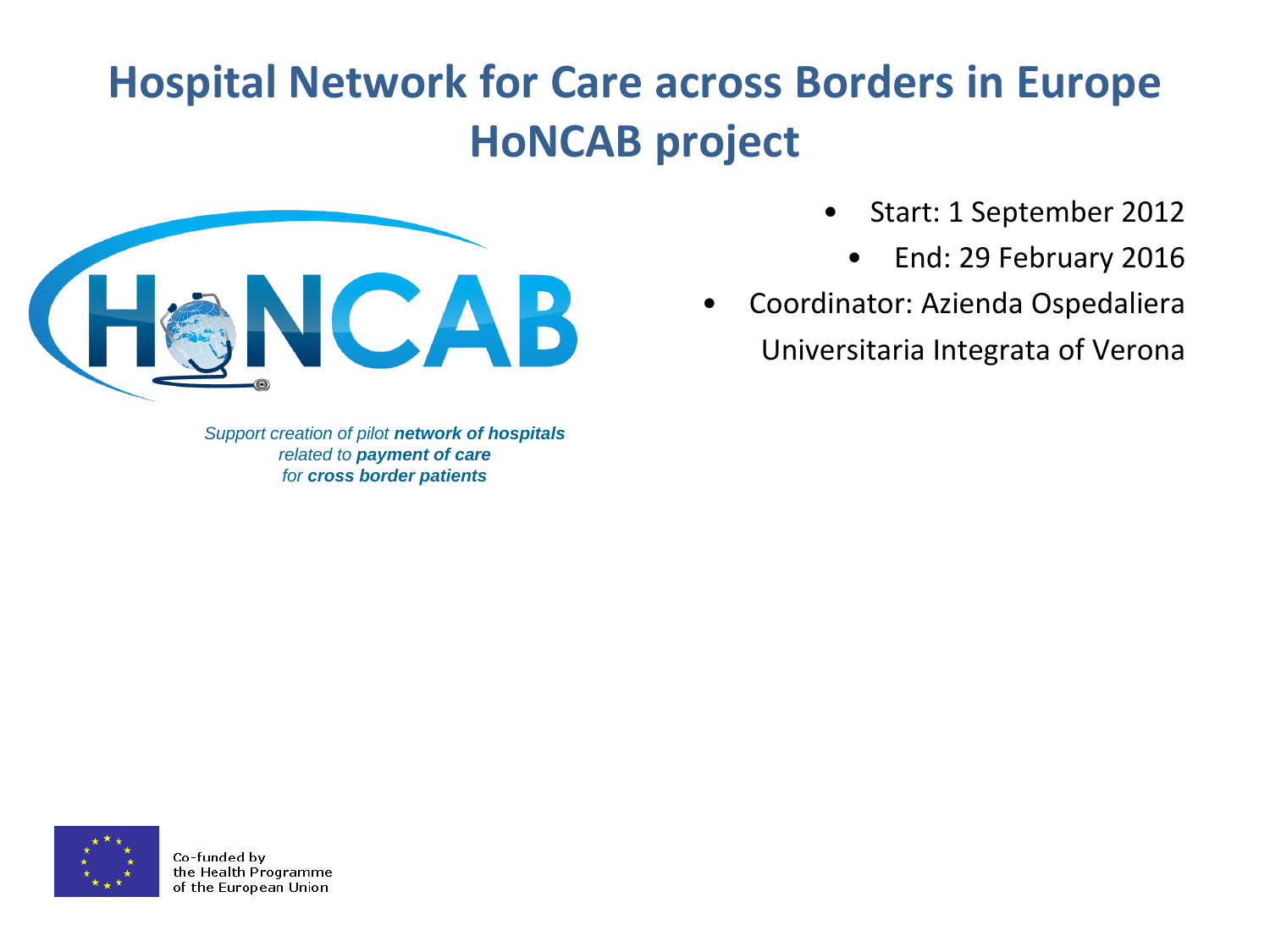9 March 2011 EU Directive on patient's rights in cross-border healthcare 25 October 2013 deadline for transposition into Member States' national laws

### **Background**

*Support creation of pilot network of hospitals related to payment of care for cross border patients*

#### Objectives:

- Clarify patients' rights with regard to accessing cross-border healthcare provision;
- Guarantee the safety, quality and efficiency of care that patients receive in another EU Member State;
- Promote cooperation between Member State on healthcare matters

Uncertainties about the practical implications of the Directive, especially when it comes to payment and reimbursement of healthcare services.



Co-fundea<sub>v</sub> the Health Program... of the European Union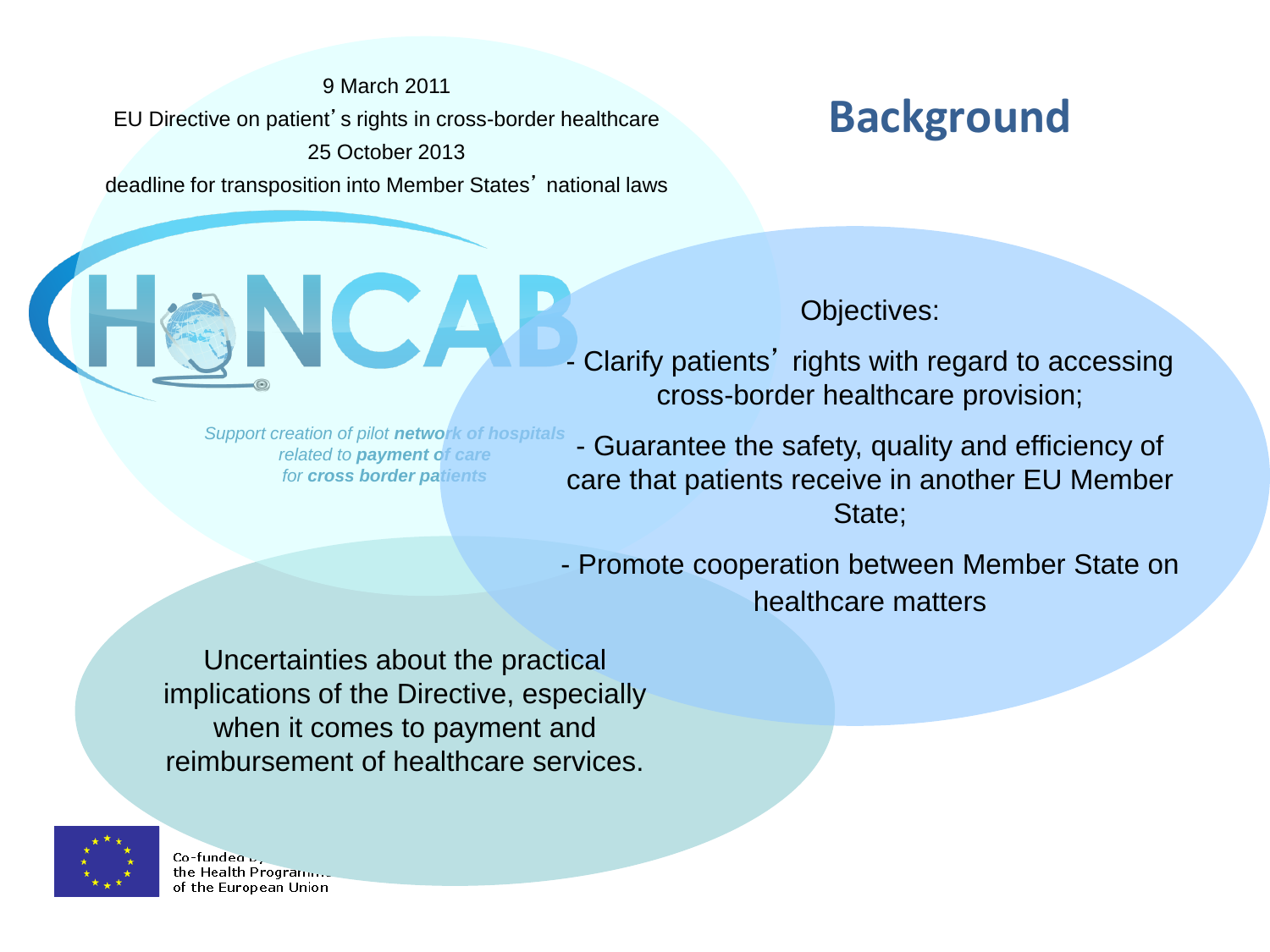

9 European countries Austria Belgium France **Germany Greece Hungary** Italy **Malta** Slovenia

20 associated partners 16 collaborating partners

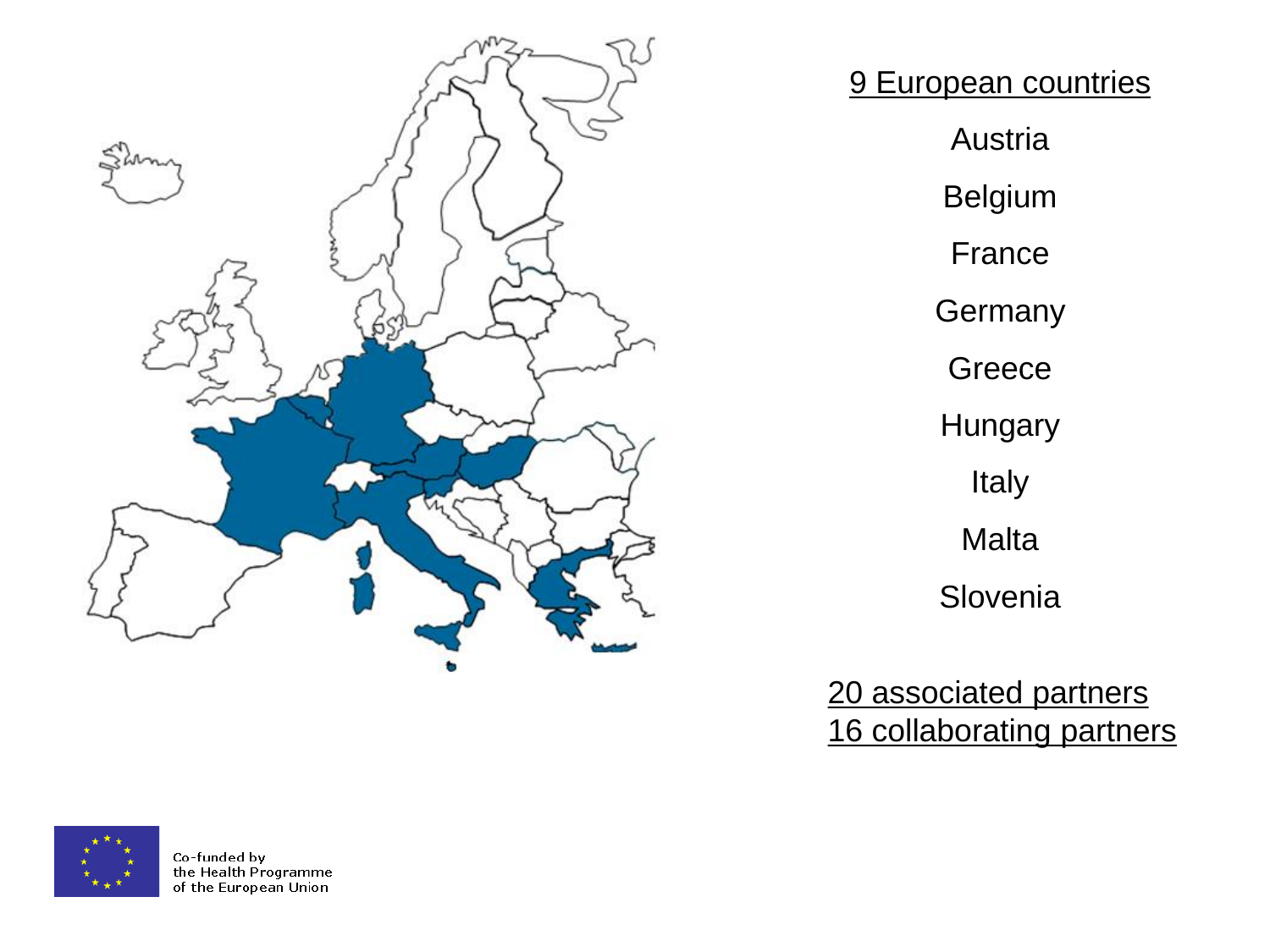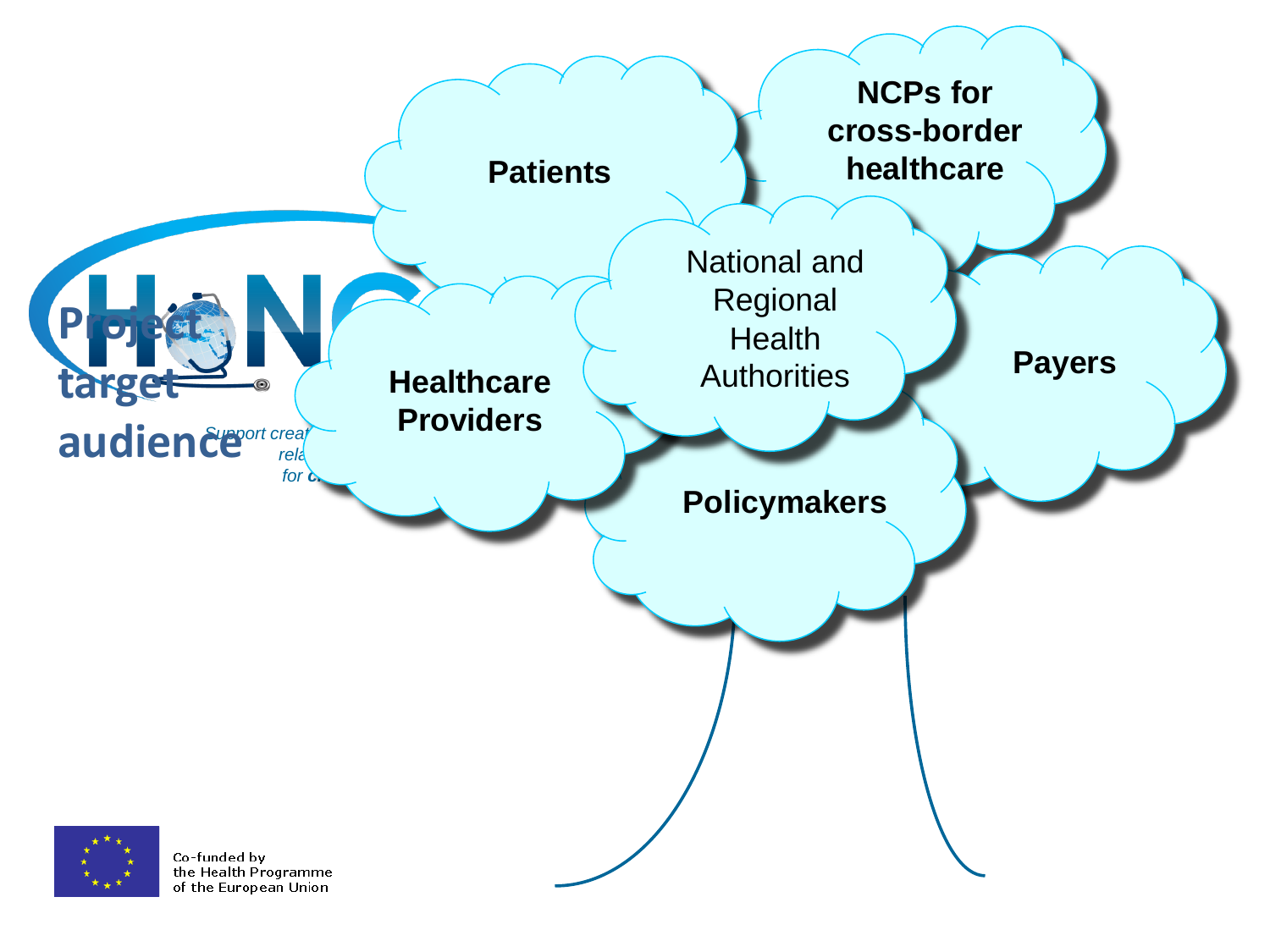### **Specific Objectives**



*Support creation of pilot network of hospitals related to payment of care for cross border patients*

#### *Recommendations (WP9)*

*Compendium of results for policy makers* and *Handbook for Hospitals*.

### *Knowledge management system (WP4-WP5)*

- *a system to receive feedback from cross-border patient*s *on quality of care and reimbursement*;

- a *web-based application* for hospitals to collect and exchange relevant information according to pre-defined variables such as socio demographic, health-related and administration variables.

#### *Network of Hospitals (WP6)*

Share practical experiences, problems and solutions related to cross-border healthcare for hospitals receiving a significant number of cross-border patients

*Diagnoses Related Groups (DRGs) (WP7)* Compare differences between Diagnoses Related Groups (DRGs) categories and tariffs

#### *Investigate existing experience of cross-border care (WP8)*

Investigate existing experience of cross-border care with focus on "direct" cross-border healthcare and "health tourism"

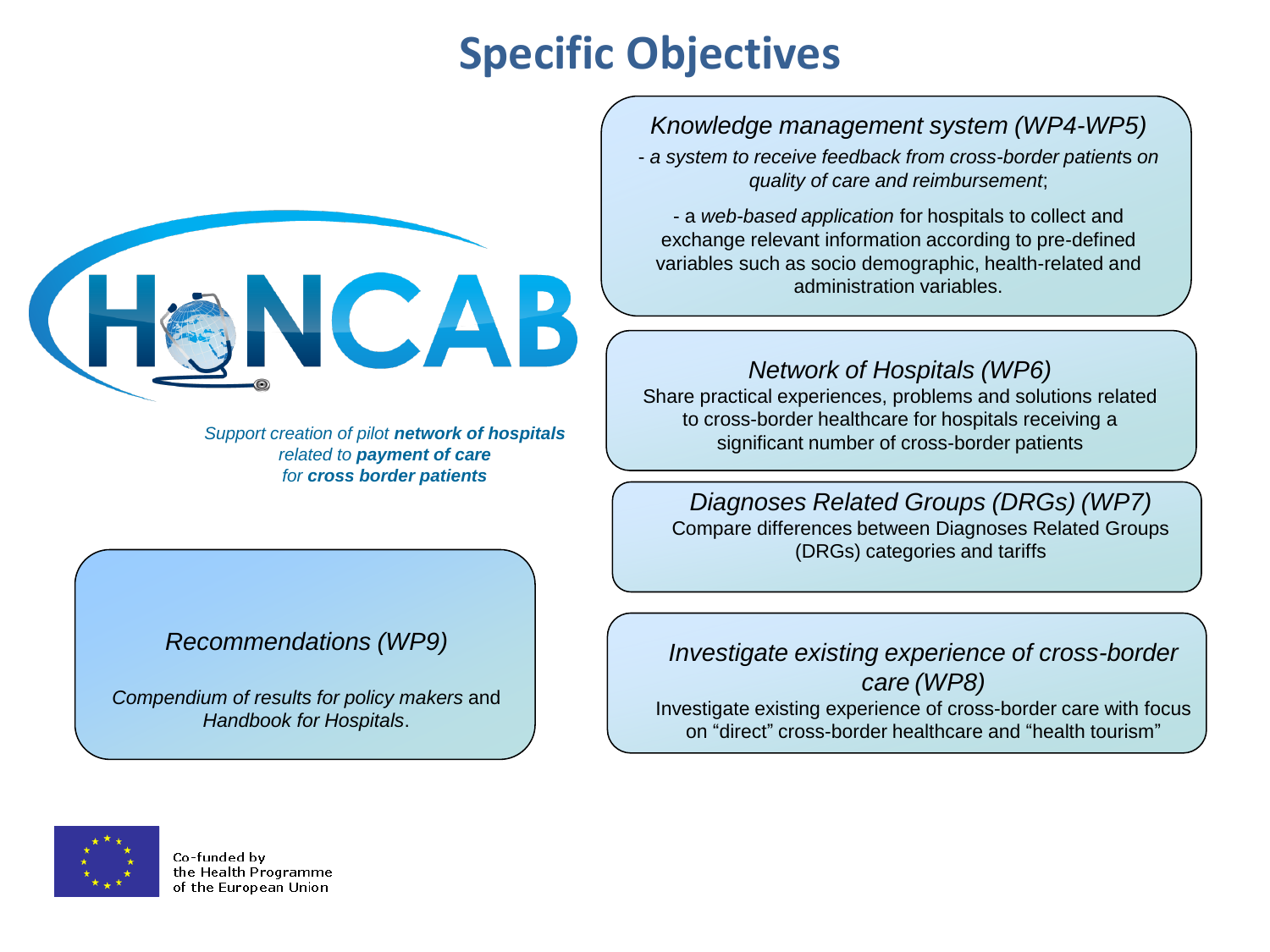## Creation of the Network

- The **Ho**spital **N**etwork for **C**are **A**cross **B**orders in Europe was created in 2012 as part of the HoNCAB project which aims at supporting the creation of pilot network of hospitals related to payment of care for cross-border patients.This Network of Hospitals has been founded by **hospitals from 5 European countrie**s and by the European Hospital and Healthcare Federation.
- The Network is bringing together hospitals interested in the issue of crossborder healthcare and allowing the participating members to share their practical experience of the opportunities and critical issues of cross-border care, as well as possible solutions.



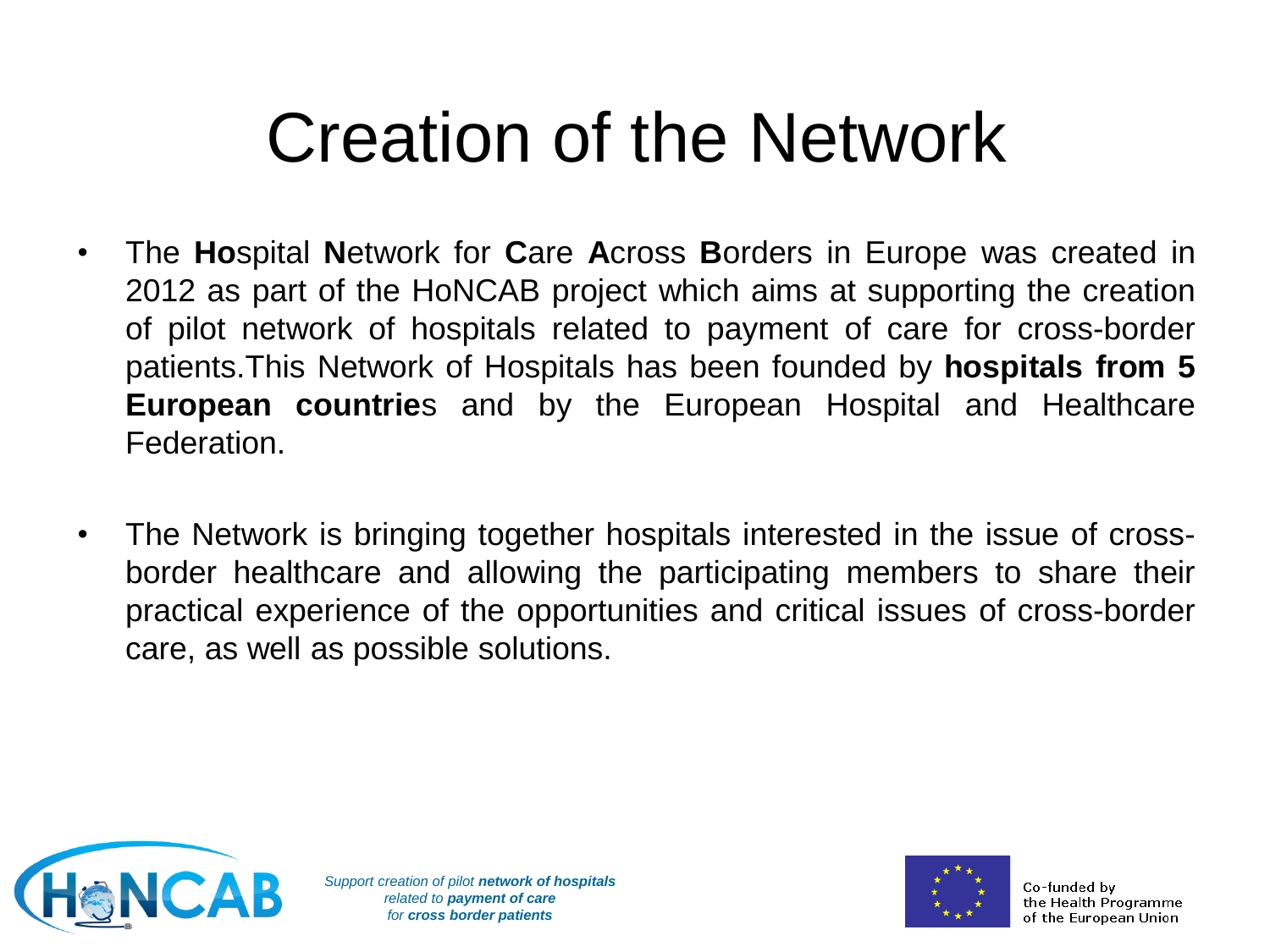# Objectives of the Network

- To **exchange good practices** on the management of cross-border healthcare, problems identified and possible solutions
- **To access and contribute to the creation of updated and not easily available information on cross-border healthcare**, in order to adress the issue of limited data on patients' flow and determinants of patients' mobility.



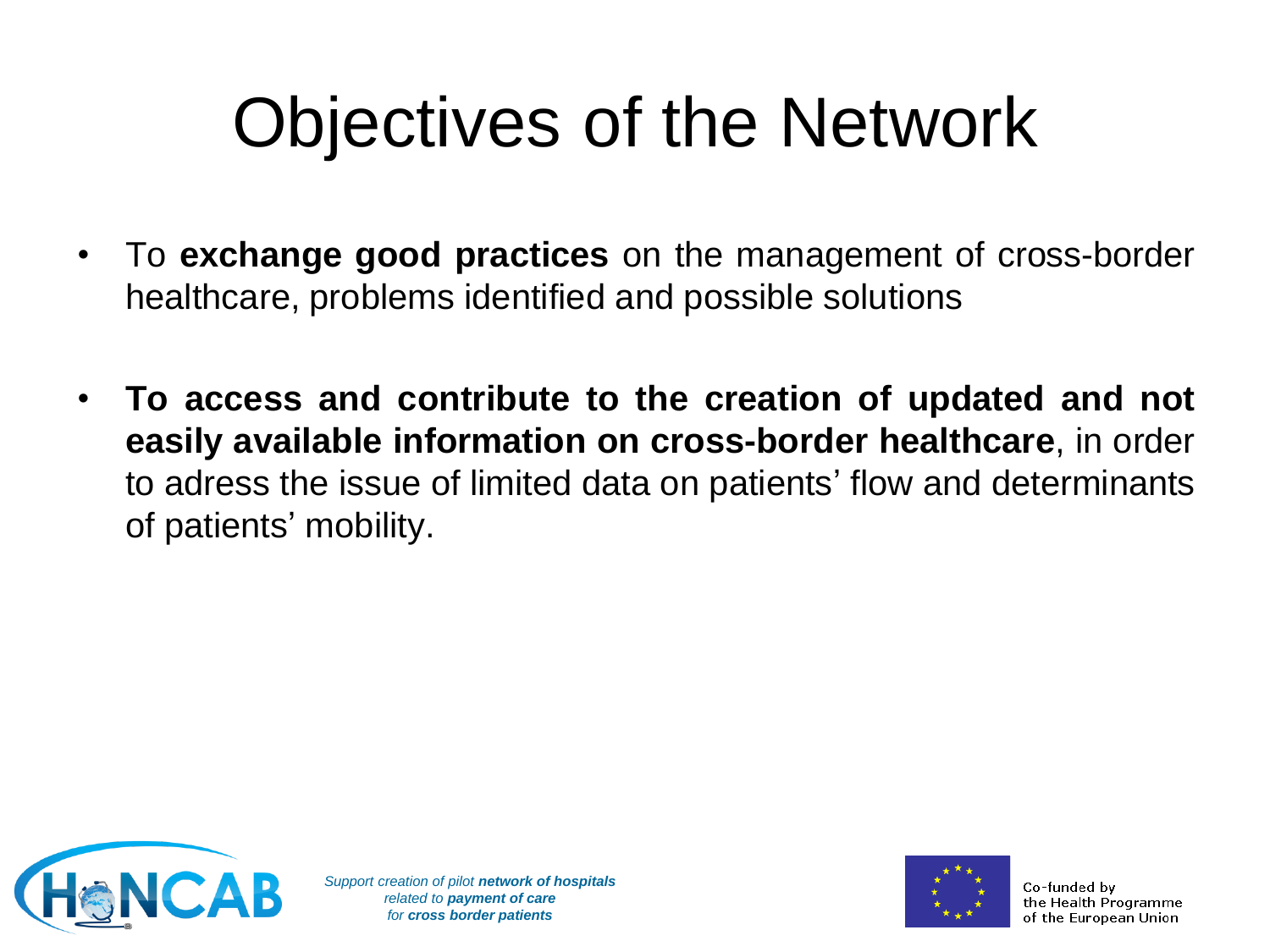# Core values of the Network

- $\checkmark$  The respect of EU health systems common values identified in the 2006 Council conclusions on "Common values and principles in EU health system":
	- Universal access to healthcare;
	- Access to good quality care;
	- Equity;
	- **Solidarity.**
- $\checkmark$  The respect of the main values for a successful cooperation between partners: professionalism, trust, respect, impartiality and transparency;
- The preservation of the confidentiality of any document, information or other material directly related to the subject of the Network that is classified as confidential, if disclosure could prejudice the members of the Network;
- $\checkmark$  The respect of patients' informed consent, privacy and choices;
- $\checkmark$  The commitment to the improvement of the quality of services.



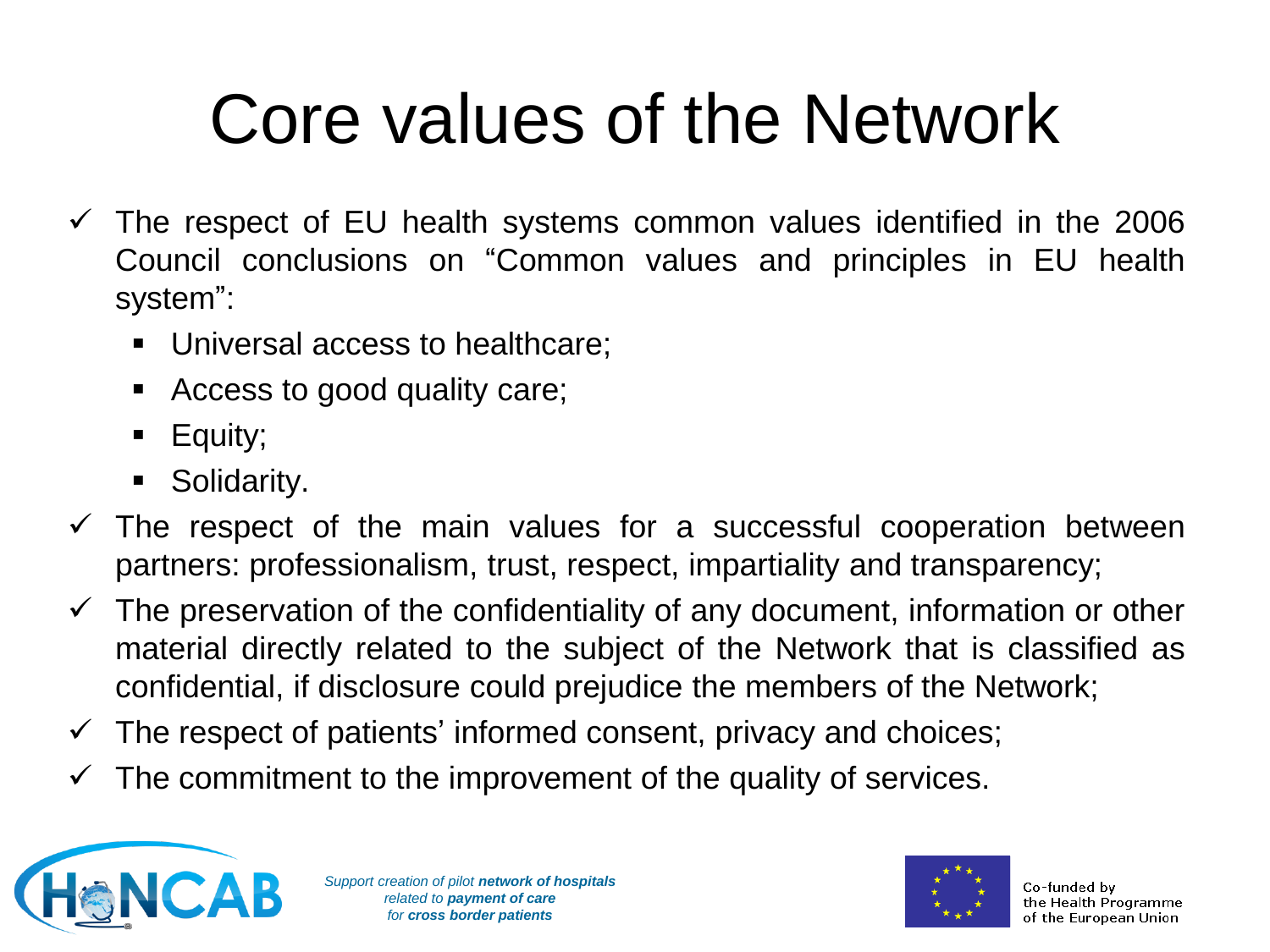# The need of implementing a Sustainability Strategy

- Collaboration among hospitals with the aim **to share good practices and to tackle arising issues remains today crucial.**
- Such continuing cooperation will enable hospitals:
	- to better prepare and tailor services according to the needs of cross-border patients.
	- to adapt their activity to a future growing demand for cross-border healthcare services.





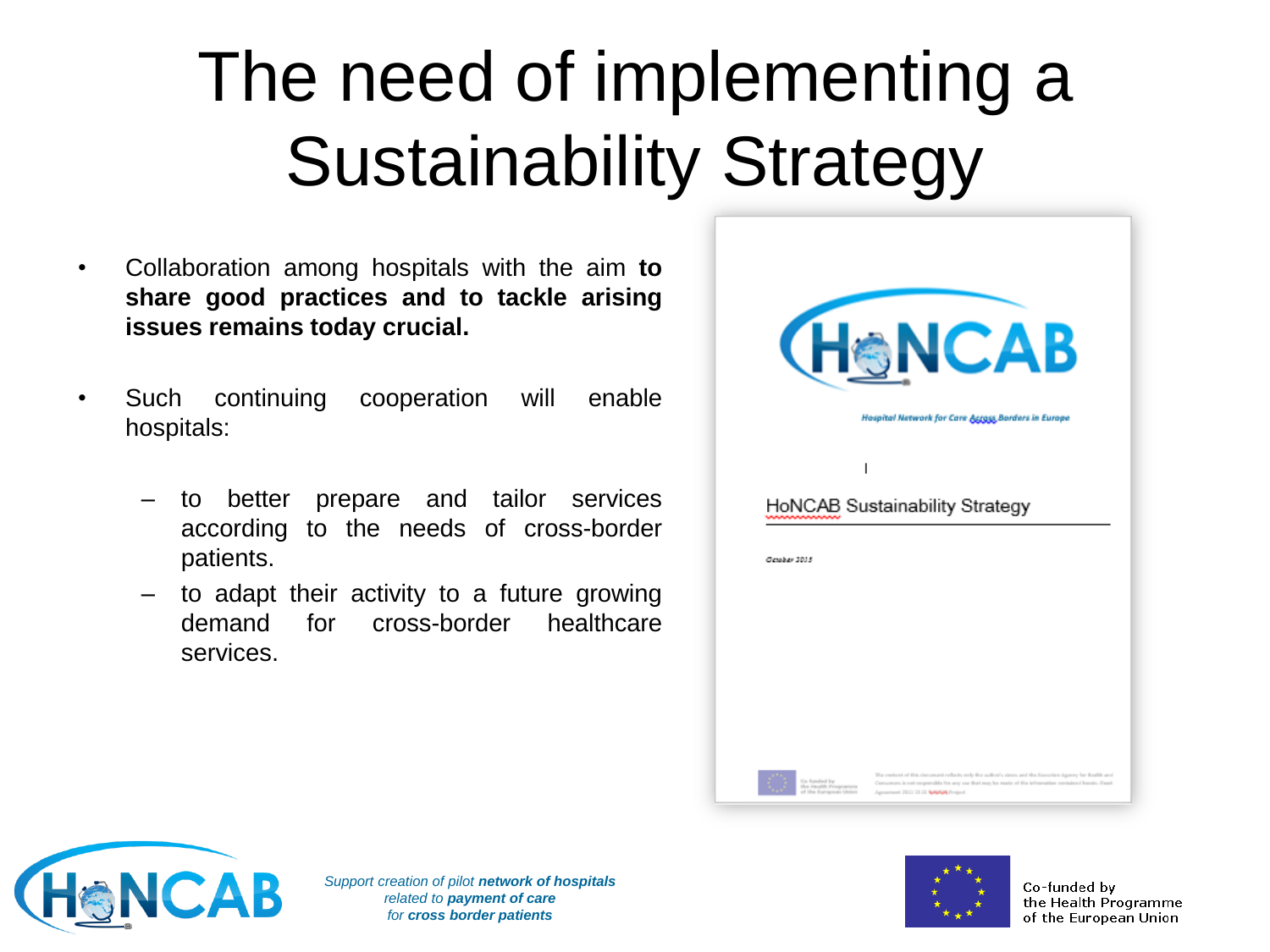## Future activities of the Network's members

- **Continue the data collection** made **through the Web-based application** and management of the collected information
- **Periodic reviews of the Good practice Guide**
- **Share of information** regarding patients' satisfaction on the basis of the **collaboration with the National Contact Points** and other relevant stakeholders
- **Continue the dissemination** to raise awareness on the existence and activities of the network, and attract new members.

| <b>ICAB</b><br>(H<br>Support creation of pilot network of hospitals<br>related to payment of care<br>for cross border patients                                                                                     |
|--------------------------------------------------------------------------------------------------------------------------------------------------------------------------------------------------------------------|
| Good practices guide<br>To implement good practices regarding cross-border patients' care<br>Benjamin Boyyet, Pauline Bobineeu, Eleopopp, Adopt Covesillé, Laurence Coille,<br>لمستعف فتتشك<br><b>Publish</b> date |
|                                                                                                                                                                                                                    |
| Co-funded by<br>Grant Agreement 2011 13 01 HoNCAB Project<br>the Health Programme<br>of the European Union                                                                                                         |



*Support creation of pilot network of hospitals related to payment of care for cross border patients*